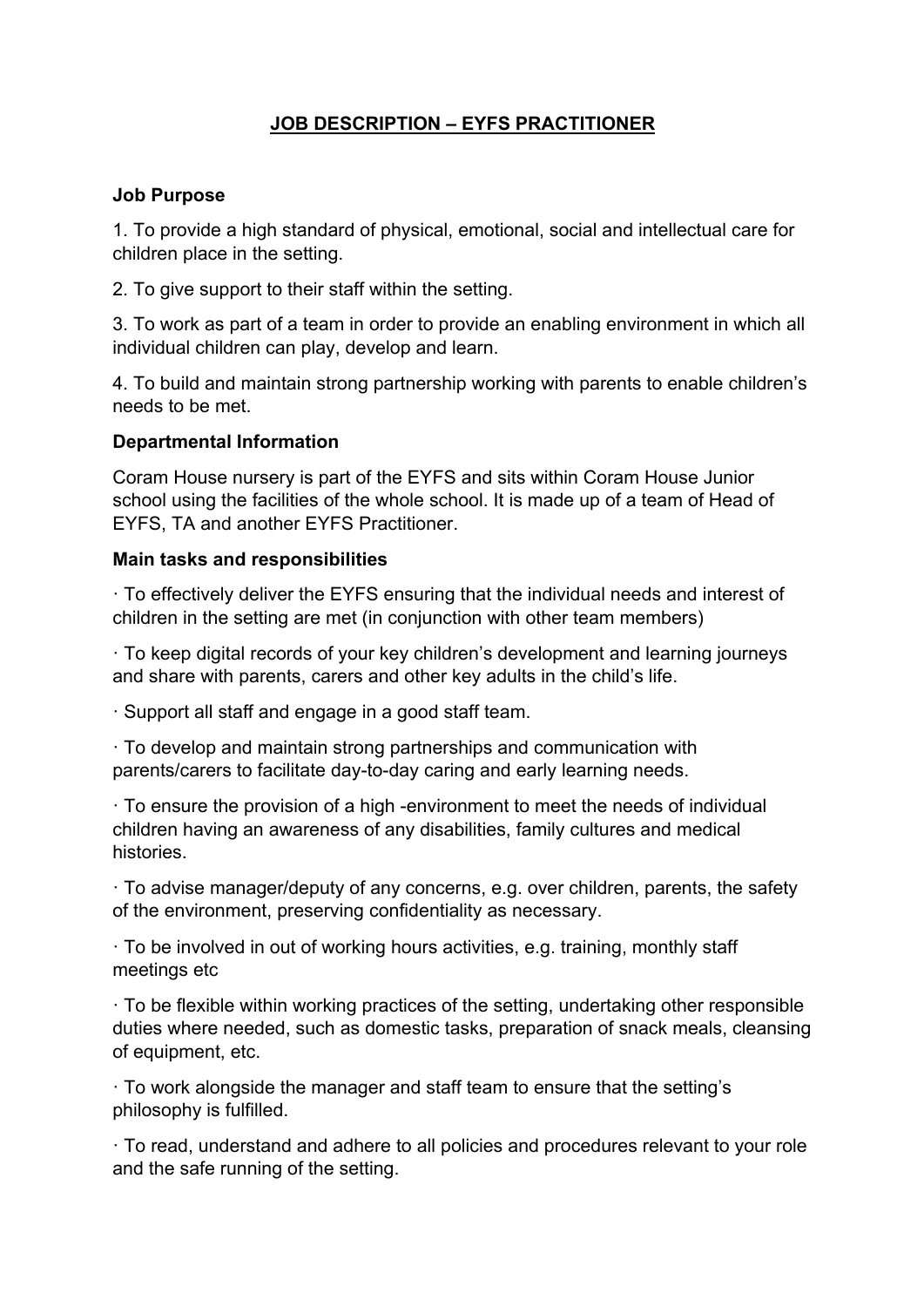· To develop your role within the team, especially with regard to being a key person

· To keep completely confidential any information regarding the children, their families or other staff that is acquired as part of the job.

· To be aware of the high profile of the setting and to uphold its standards at all times, both in work hours and outside.

· To ensure good standards of safety, hygiene and cleanliness are maintained at all times.

· To undertake and lead on additional responsibilities such as SENCO, training coordinator, safeguarding Officer etc

## **Person Specification**

Educational Attainment

- 1. Minimum of a relevant and recognised Level 2 qualification
- 2. Evidence of ongoing personal development training
- 3. Desire to continue with professional development
- 4. A recognised Professional Status i.e. Early Years Professional Status (EYPS)
- 5. Recent Paediatric First Aid certificate
- 6. Basic Food Hygiene

## **Essential Knowledge & Experience**

- a strong regard for pupil safety and well-being
- respect for diversity, as you'll be working with pupils from a range of backgrounds
- Knowledge of legislation relevant to Early Years such as EYFS, SEN, safeguarding, Childcare Act 2006
- Knowledge of Child Development and children's needs
- Ability to work with parents/carers/families to encourage partnership working

\*

#### **Desirable Knowledge & Experience**

- a willingness to keep up to date with educational policy and training related to your role.
- High level of confidence in the use of technology

## **Essential Skills**

• A positive approach to working with children and the ability to motivate, inspire and build rapport